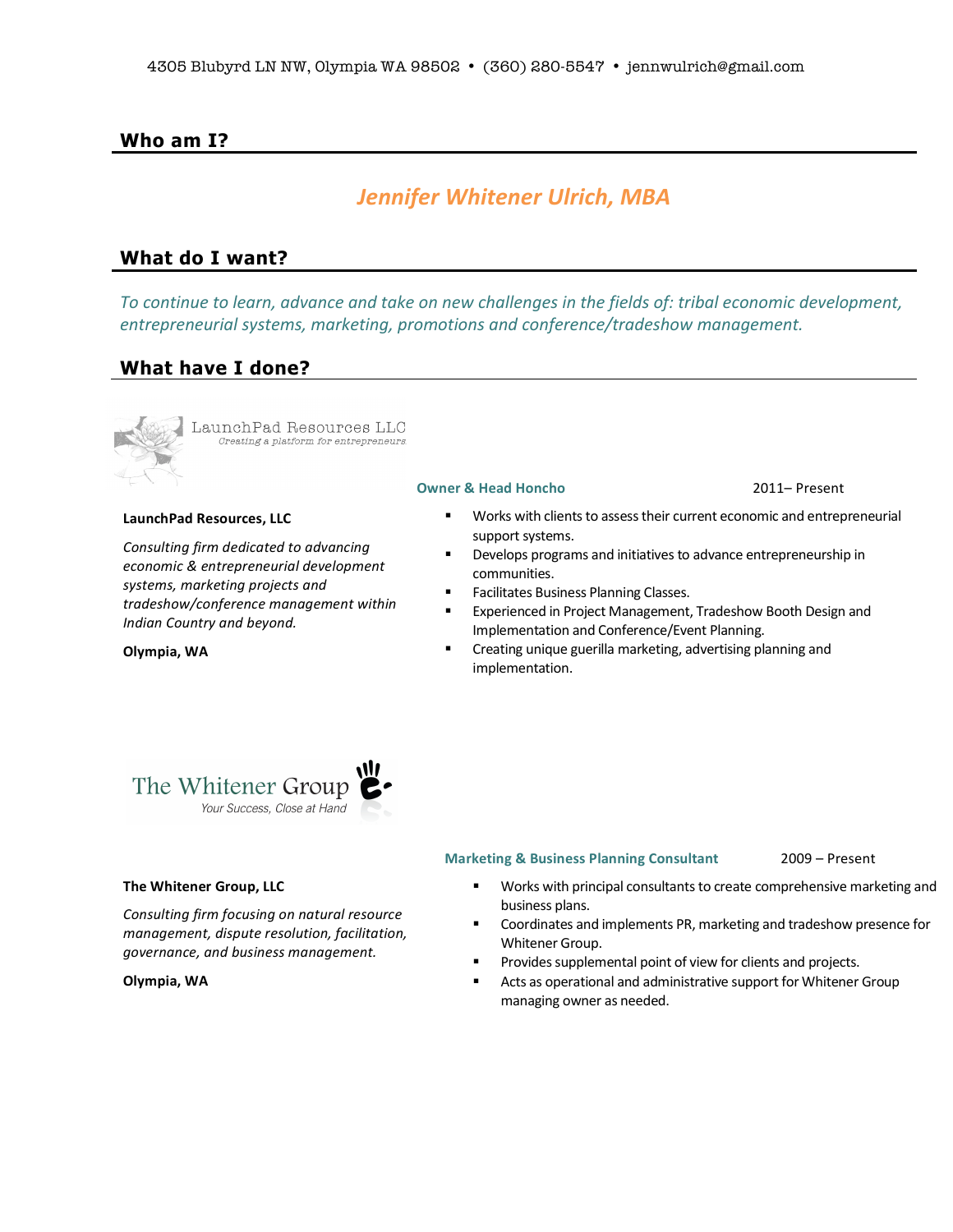

## **Island!Enterprises, Inc.**

*Economic development company owned by the#Squaxin#Island#Tribe.#*

### Shelton, WA



### **Lime Events & Catering, LLC**

*Catering and event planning company focused on providing local and sustainable event#services*

**Olympia, WA** 



### **The Greenest Bean, LLC**

Local & Sustainable Drive-Thru **Espresso Stand** 

*Lacey,'WA*

### **Business Development Director 12008 - 2011**

- " Responsible for strategic development of the Ta-Qwo-Ma Business Development Center
- **EXECOUNSELED COUNSELED COUNSELED FUNCION COUNSELED** COUNSELED **FUNCION** COUNSELED **FUNCION**
- **E** Assisted Island Enterprises in business development of tribally owned businesses.
- Taught business planning classes.
- **E** Continued to oversee the Island Enterprises, Inc. marketing department which included a portfolio of eight diverse businesses.
- $\blacksquare$  Contributed to the cultivation of the private sector economy of the Squaxin Island Tribe.

### **Marketing Manager** 2004 - 2008

- **I.** In charge of developing, managing and implementing marketing plans for eight tribally owned businesses.
- **.** Planned and coordinated industry tradeshow booths for all companies.
- " Drove branding campaigns and marketing initiatives.
- Worked closely with management on new product development.
- **"** Increased product sales by 200%.
- Worked with company managers and CEO to ensure effective branding and advertising.

### **Owner & CEO** 2007 - 2011

- **E** Lead Event Planner.
- Created menus and executed catering for events up to 400 people.
- " Responsible for strategic direction for the company.
- **E** Managed employees and budgets.
- **EXEC** branding and expansion.

### **Owner & Manager** 2008 – 2011

- " Responsible for strategic direction plan and implementation for the company.
- **EXEDENT Scheduling, bookkeeping and personnel management.**
- **"** Managed QuickBooks, Accounting, and Tax Reporting to governmental agencies.
- Marketing planning and implementation.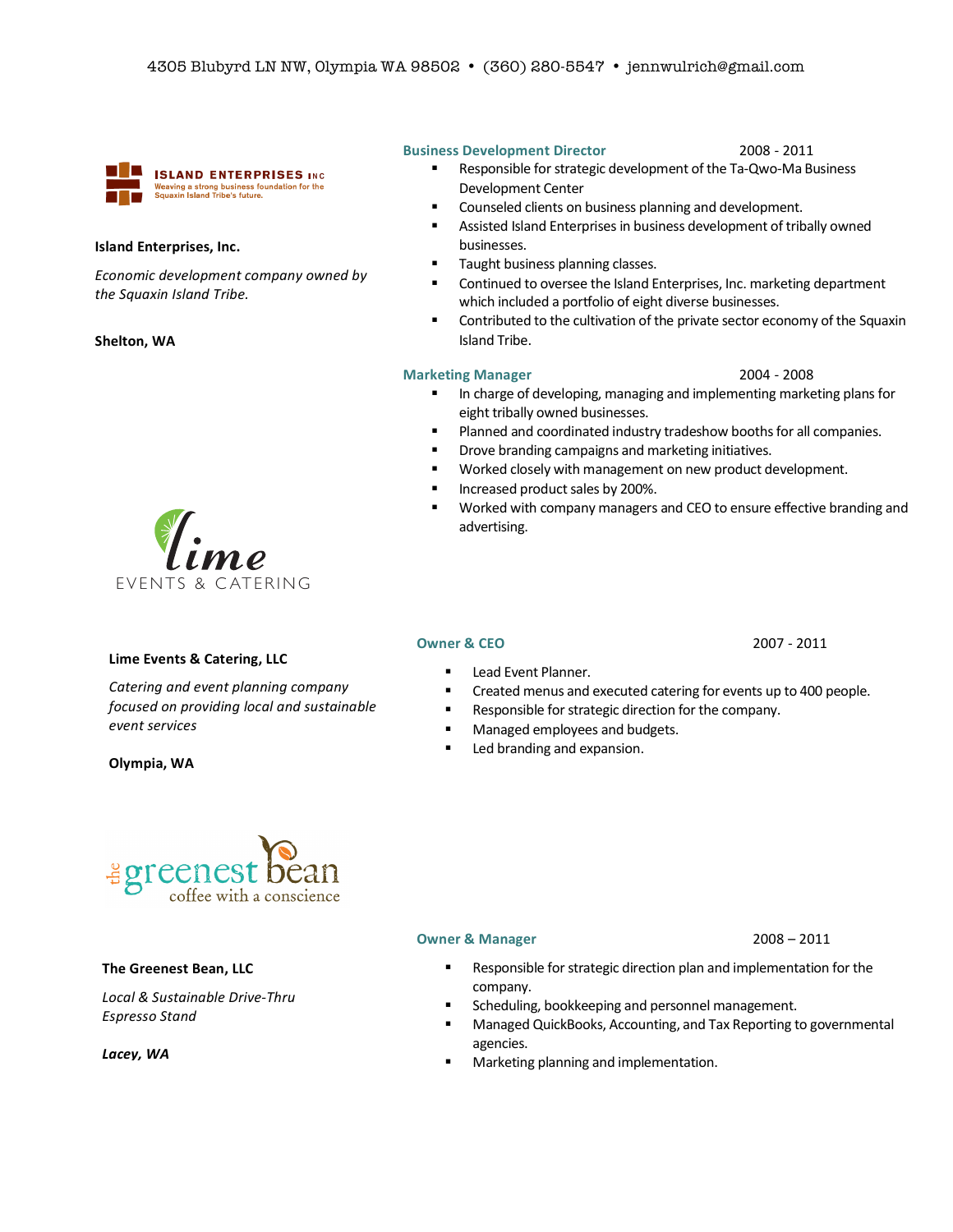### **Marketing & PR Intern**  $\sim$  2004

### **J.!Walter!Thompson!– Imagio**

*National marketing and public relations firm*

*Seattle,'WA'*

- Project assistant for the creative design team: including brainstorming visual marketing campaigns, market research and focus group preparation.
- Drafted press releases and marketing plans for a varied group of clients.
- **E** Conducted market research, surveys, and analyzed market data.

### **Squaxin Island Tribe**

Government operations for the Squaxin *Island Indian Tribe.* 

*Shelton,'WA'*

### **Office Assistant** 2003 - 2004

- Coordinated and maintained minutes for four committees.
- **·** Various data entry projects.
- $\blacksquare$  Rewrote the Natural Resources Code.

- Observed and assisted the tribal lobbyist.
- " Performed performance audit on charitable giving program for the tribe to ensure efficient allocation of resources and staff.
- Set up and ran the tribe's charitable giving committee.
- " Drafted memos, briefs and other written documents for two attorneys.

# **Where have I learned?**

| <b>Masters in Business Administration</b>      | 2008 | <b>Bainbridge Graduate Institute</b> |
|------------------------------------------------|------|--------------------------------------|
| Minor: Sustainable Business & Entrepreneurship |      |                                      |
| <b>BA Emphasis: Business Management 2003</b>   |      | <b>Evergreen State College</b>       |

# **What do people say about me?**

*"I've had the pleasure of working with Jennifer in the context of enterprise development. Her knowledge* of marketing, branding and her good judgment re: graphics and presentation were extremely helpful. She's creative and efficient; she thinks at about 100mph and can juggle multiple projects without compromising any one of them, and though I don't "believe" in multi-tasking generally, Jennifer is the *exception to the rule. Her approach is high energy and an out-of-the-box take on business; very refreshing!*"

 $\sim$ Judith Brighton, Executive Headhunter - Island Search Services 360.280.5936

*"For#Jennifer,#every#project#is#a#new#pet,#stray#or#pedigree,#she#treats#them#all the#same#and#gives#them# her full attention and care. She's got great ideas and executes well. Not her pets, of course. Well maybe* some of them that need it, but in general, she brings them all along, grows them up and they end up licking your hand and looking at you in the most adoring way."

**~Tom!Hampson,!Executive!Director!Q ONABEN! 503.968.1500**

### **Legal Intern** 2000 - 2003